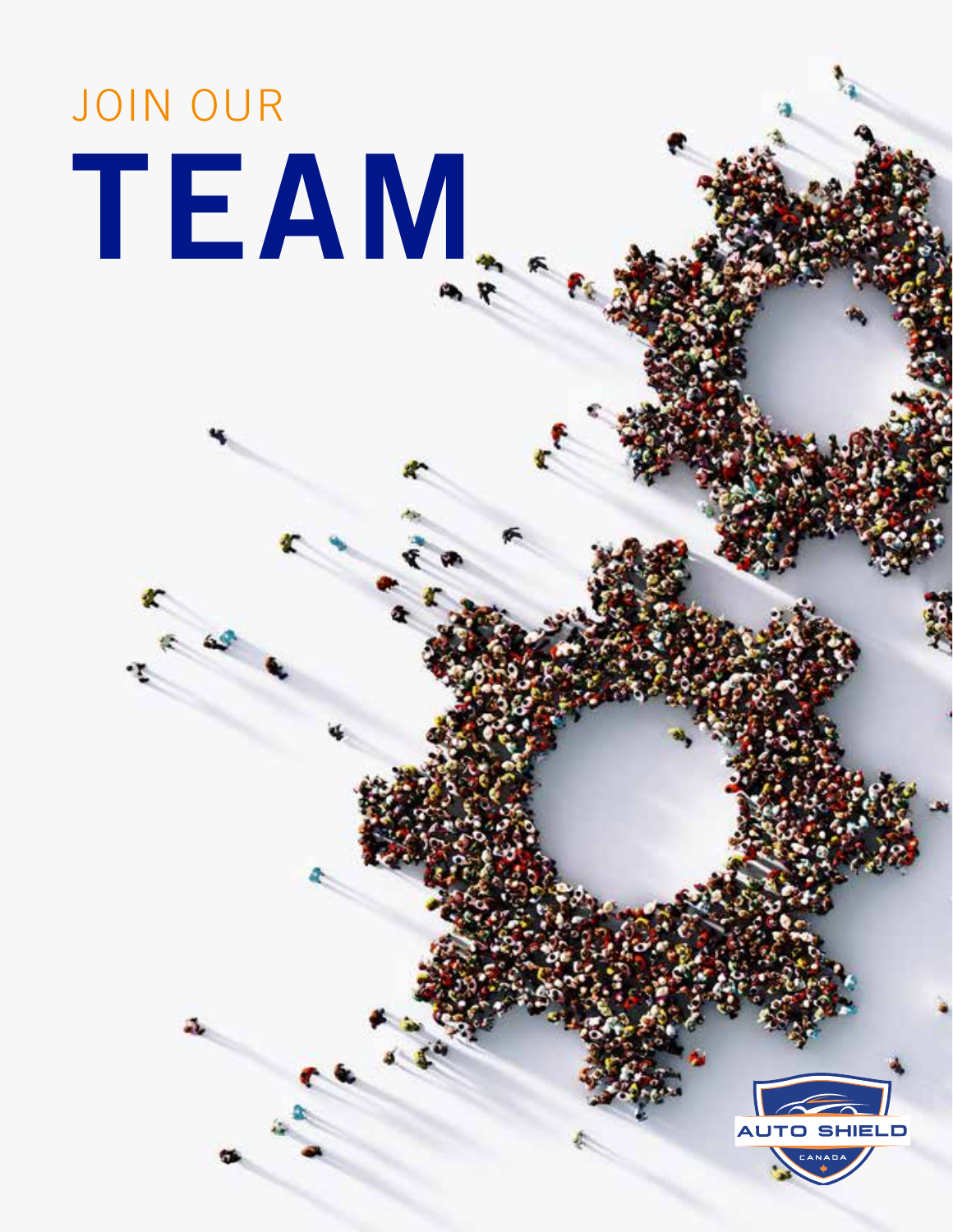# WE'RE HIRING!

# **IT Project Manager**

### **About Auto Shield**

Auto Shield Canada (ASC) partners with Canada's automotive and RV dealerships to deliver premier warranty and coverage solutions. We pride ourselves on top-notch customer service, innovative technologies to reduce friction, and our core values of ethics, family, and hard work.

We are in pursuit of passionate individuals committed to delivering superior value and exceeding customer's expectations. As a company, our focus is on creating an unmatched experience for our partners and helping them achieve their business goals. The by-product of satisfied clients is a high level of personal fulfillment amongst our team members.

Join our team and help us deliver an exceptional client experience through innovation and never-ending process improvement

#### **About the Position**

An IT Project Manager conceptualizes, executes, and launches new products to enhance the customer experience. Reporting to the Director of Technology, the IT Project Manager will work closely with other members of the Operations, Claims and Software Development team, leveraging relationships with internal SMEs, and our sales distributor to define and architect products to ensure revenue and customer satisfaction goals are met.

### **Responsibilities:**

- Executing software projects through the entire software development cycle.
- Drive New product initiatives through the product development process with a focus on timely delivery.
- Understand and document business requirements for specific products and translate them into technical requirements, as necessary.
- Maintain product delivery timelines and milestone updates for key stakeholders.
- Analyzing operational and software processes, identifying, documenting, and implementing performance improvements for optimization in productivity and efficiency.
- Troubleshooting and fixing any issues relating to programs and identifying bottlenecks
- Testing new software features and enhancements.
- Arranging and participating in meetings with Operations to define features, enhancements, reporting and software issues.
- Working closely with the Director of Technology to define and execute software roadmap.
- Act as the Scrum Master for multiple remote development teams.